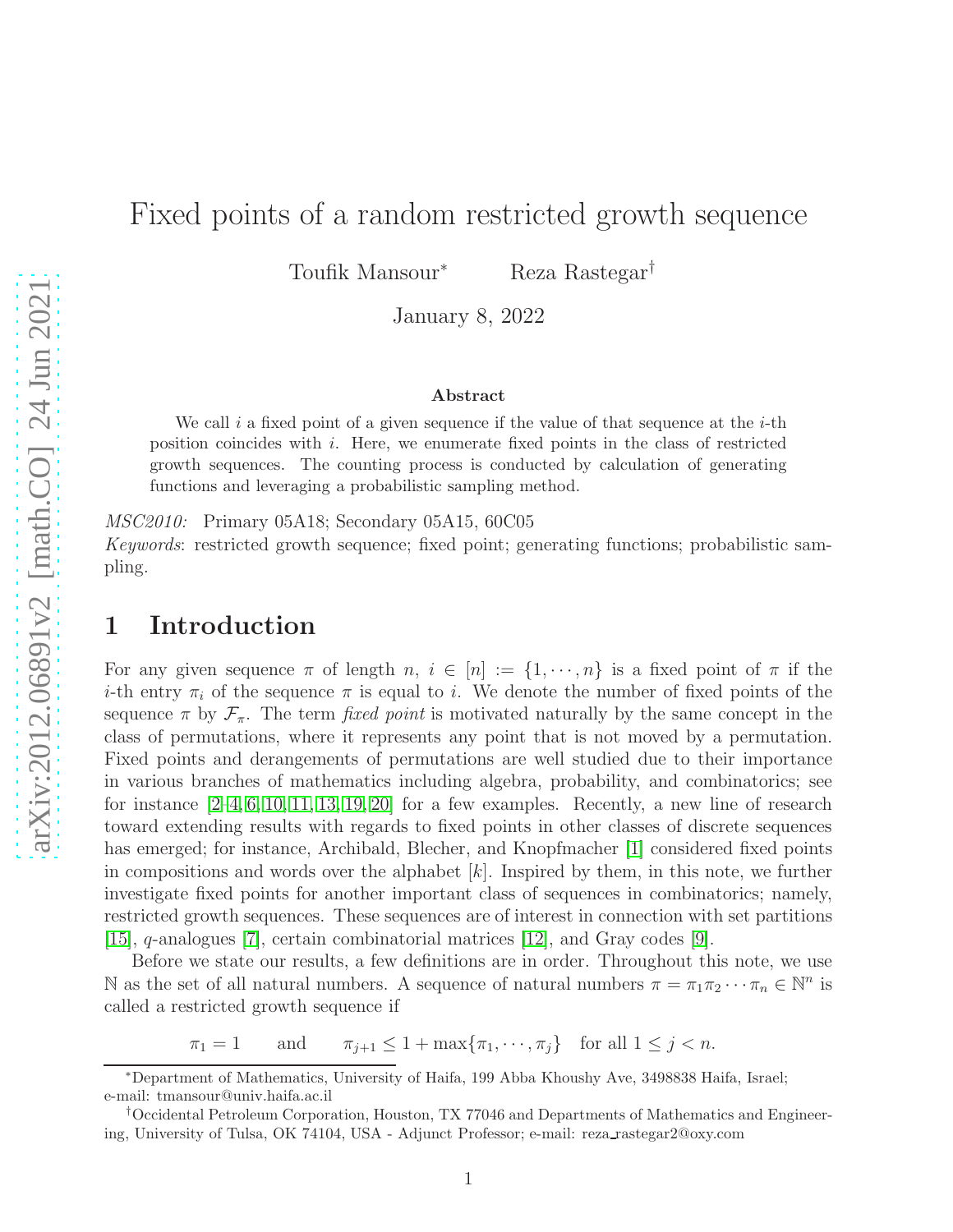There is a bijective connection between these sequences and canonical set partitions. A partition of a set  $A$  is a collection of non-empty, mutually disjoint subsets, called *blocks*, whose union is the set A. A partition  $\Pi$  with k blocks is called a k-partition and denoted by  $\Pi = A_1 | A_2 | \cdots | A_k$ . A k-partition  $A_1 | A_2 | \cdots | A_k$  is said to be in the *standard form* if the blocks  $A_i$  are labeled in such a way that

$$
\min A_1 < \min A_2 < \cdots < \min A_k.
$$

The partition can be represented equivalently by the *canonical sequential form*  $\pi_1 \pi_2 \dots \pi_n$ , where  $\pi_i \in [n]$  and  $i \in A_{\pi_i}$  for all i [\[15\]](#page-8-9). In words,  $\pi_i$  is the label of the partition block that contains *i*. It is easy to verify that a word  $\pi \in [k]^n$  is a canonical representation of a k-partition of  $[n]$  in the standard form if and only if it is a restricted growth sequence [\[15\]](#page-8-9).

Throughout this note, we use the terms restricted growth sequence and set partition interchangeably. As it becomes clear, in the context of restricted growth sequences, the fixed points are also closely related to the records. We remind the reader that the *i*-th entry  $\pi_i$  in the sequence  $\pi$  is a record if  $\pi_i > \pi_j$  for all  $j \in [i-1]$ . Clearly, for any given fixed point i in a restricted growth sequence  $\pi$ , i is a record. In addition, each  $j \in [i-1]$  is a fixed point and hence a record. Therefore,  $\mathcal{F}_{\pi}$  is precisely the length of the maximal prefix of  $\pi$  whose elements are records. We refer the reader to [\[5,](#page-8-13) [14,](#page-8-14) [16\]](#page-8-15) for a few discussions around records for restricted growth sequences.

We denote by  $\mathcal{R}_n$  the set of all restricted growth sequences of length n, and denote by  $\mathcal{R}_{n,k}$  the set of all restricted growth sequences of length n with maximal letter k.

Let  $S_{n,k}$  be a Stirling number of the second kind and  $B_n$  be the *n*-th Bell number [\[15\]](#page-8-9). It is well-known that the cardinality of the set  $\mathcal{R}_n$  is  $B_n$ . In addition, the cardinality of the set  $\mathcal{R}_{n,k}$  is  $S_{n,k}$  with the exponential generating function  $e^{y(e^x-1)}$ , where y counts the number of blocks. The sequence of Bell numbers  $(B_n)_{n\geq 0}$  can be then defined, for instance, through the formula  $B_n = \sum_{k=0}^n S_{n,k}$ , or, recursively via the formula  $B_{n+1} = \sum_{k=0}^n {n \choose k}$  $\binom{n}{k}B_k$  with  $B_0=1$ , or through Dobinski's formula [\[8\]](#page-8-16)

<span id="page-1-0"></span>
$$
B_n = \frac{1}{e} \sum_{m=0}^{\infty} \frac{m^n}{m!}, \qquad n \ge 0.
$$
 (1)

In what follows, we denote a random restricted growth sequence, sampled uniformly from  $\mathcal{R}_{n,k}$  (resp.  $\mathcal{R}_n$ ) by  $\pi_{(n,k)}$  (resp.  $\pi_{(n)}$ ). That is,

$$
P(\pi_{(n,k)} = \pi) = \frac{1}{S_{n,k}} \quad \text{for all} \quad \pi \in \mathcal{R}_{n,k},
$$

and

$$
P(\pi_{(n)} = \pi) = \frac{1}{B_n} \quad \text{for all} \quad \pi \in \mathcal{R}_n.
$$

We use  $E(\cdot)$  to refer to the expectation with respect to the probability distribution  $P(\cdot)$ . We denote by  $\mathcal{F}_n := \mathcal{F}_{\pi(n)}$  the number of fixed points in a uniformly sampled random restricted growth sequence  $\pi_{(n)}$ . Fig. [1](#page-2-0) shows the empirical distributions of  $\mathcal{F}_n$  over 20000 independently sampled instances of  $\pi_{(n)}$  for  $n = 50$  and  $n = 200$ .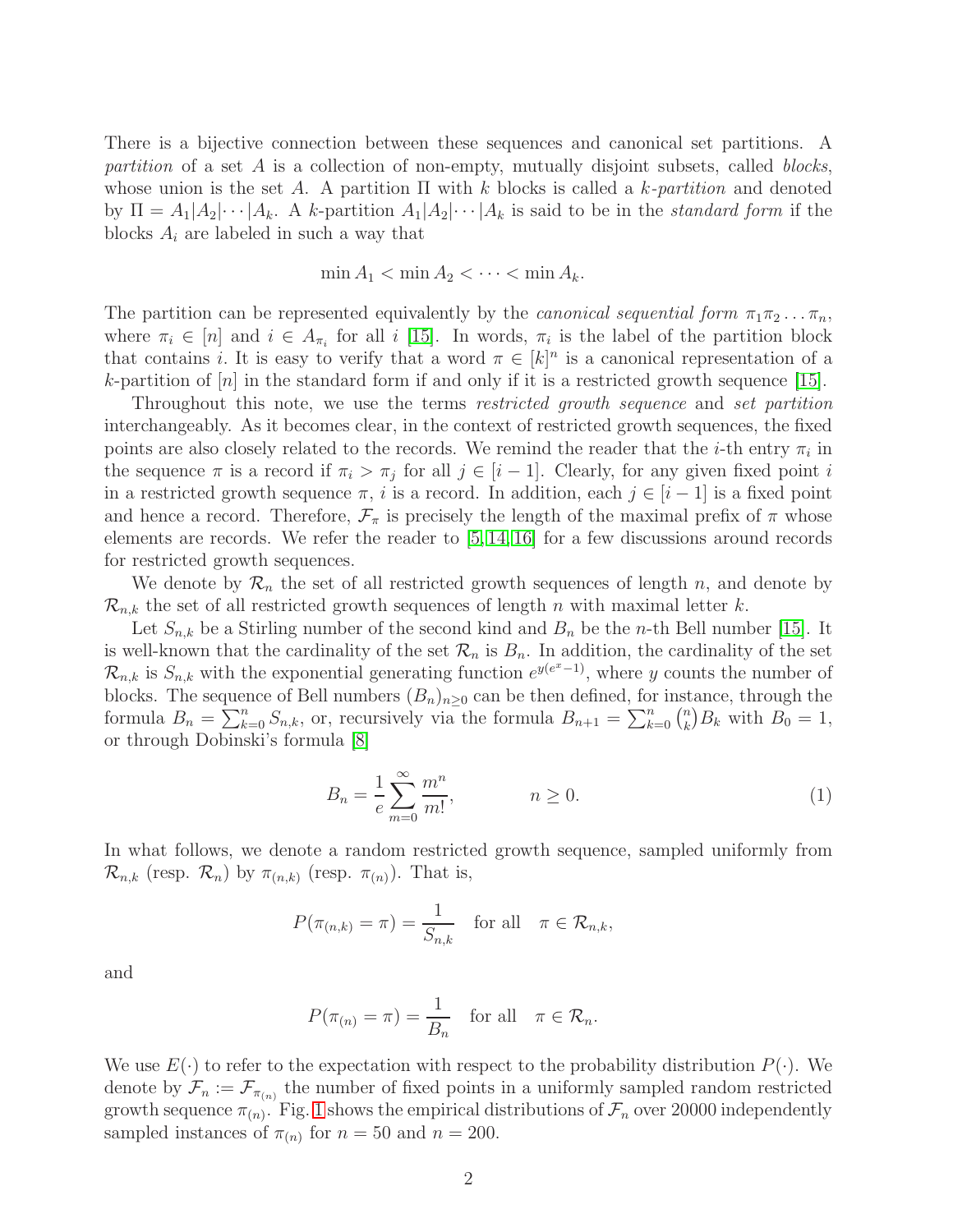### 1.1 Statement of results

For any  $k \in \mathbb{N}$ , we define  $Q_k(x; q)$  to be the ordinary generating function enumerating fixed points over the set of restricted growth sequences in  $\cup_{n=k}^{\infty} \mathcal{R}_{n,k}$ ; that is,

<span id="page-2-1"></span>
$$
Q_k(x,q) := \sum_{n=k}^{\infty} x^n S_{n,k} E(q^{\mathcal{F}_n} | \pi_{(n)} \in \mathcal{R}_{n,k}) = \sum_{n=k}^{\infty} \sum_{\pi \in \mathcal{R}_{n,k}} x^n q^{\mathcal{F}_\pi}, \quad x, q \in \mathbb{C},
$$
 (2)

where  $\mathbb C$  is the set of all complex numbers. Knowing an explicit form of  $(2)$ , would in principle give us the distribution of  $\mathcal{F}_n$  in full details for all  $n \in \mathbb{N}$ . However, finding the explicit form of  $Q_k(x, q)$  is a daunting task. Hence, we instead study the following exponential generating function:

<span id="page-2-3"></span>
$$
R(x, y; q) := \sum_{n \ge 0} ([x^n] Q(x, y; q)) \frac{x^n}{n!} = \sum_{k \ge 1} y^k \sum_{n \ge 0} \frac{x^n}{n!} B_n E(\mathcal{F}_n | \pi_{(n)} \in \mathcal{R}_{n,k}), \tag{3}
$$

where  $[x^n]f$  denotes the coefficient of  $x^n$  in f and  $Q(x, y; q)$  is the ordinary generating function for  $Q_k(x; q)$ ; that is,

$$
Q(x, y; q) := \sum_{k \ge 0} Q_k(x; q) y^k.
$$

Our first result states that

<span id="page-2-2"></span>**Theorem 1.1.** The exponential generating function  $R(x, y; q)$  is given by

$$
R(x, y; q) = e^{y(e^x - 1)} + \int_0^x (q - 1) y e^{x - t + (1 + qt)y e^{x - t} - y} dt.
$$

The proof of this theorem is given in Section [2.](#page-4-0) Note, by Theorem [1.1,](#page-2-2)  $R(x, y; q)$  reduces to  $e^{y(e^x-1)}$  when  $q=1$ , which is exactly the exponential generating function for the size of  $\mathcal{R}_{n,k}$  (see [\[15\]](#page-8-9)). Moreover, for  $q=0$ , it implies

$$
R(x, y; 0) = e^{y(e^x - 1)} - \int_0^x y e^{y(e^t - 1) + t} dt = e^{y(e^x - 1)} - e^{y(e^x - 1)} + 1 = 1,
$$

<span id="page-2-0"></span>which coincides with the fact that the only restricted growth sequence with no fixed point is the null sequence.



Figure 1: Empirical distributions of  $\mathcal{F}_{50}$  (left) and  $\mathcal{F}_{200}$  (right) based on 20000 samples.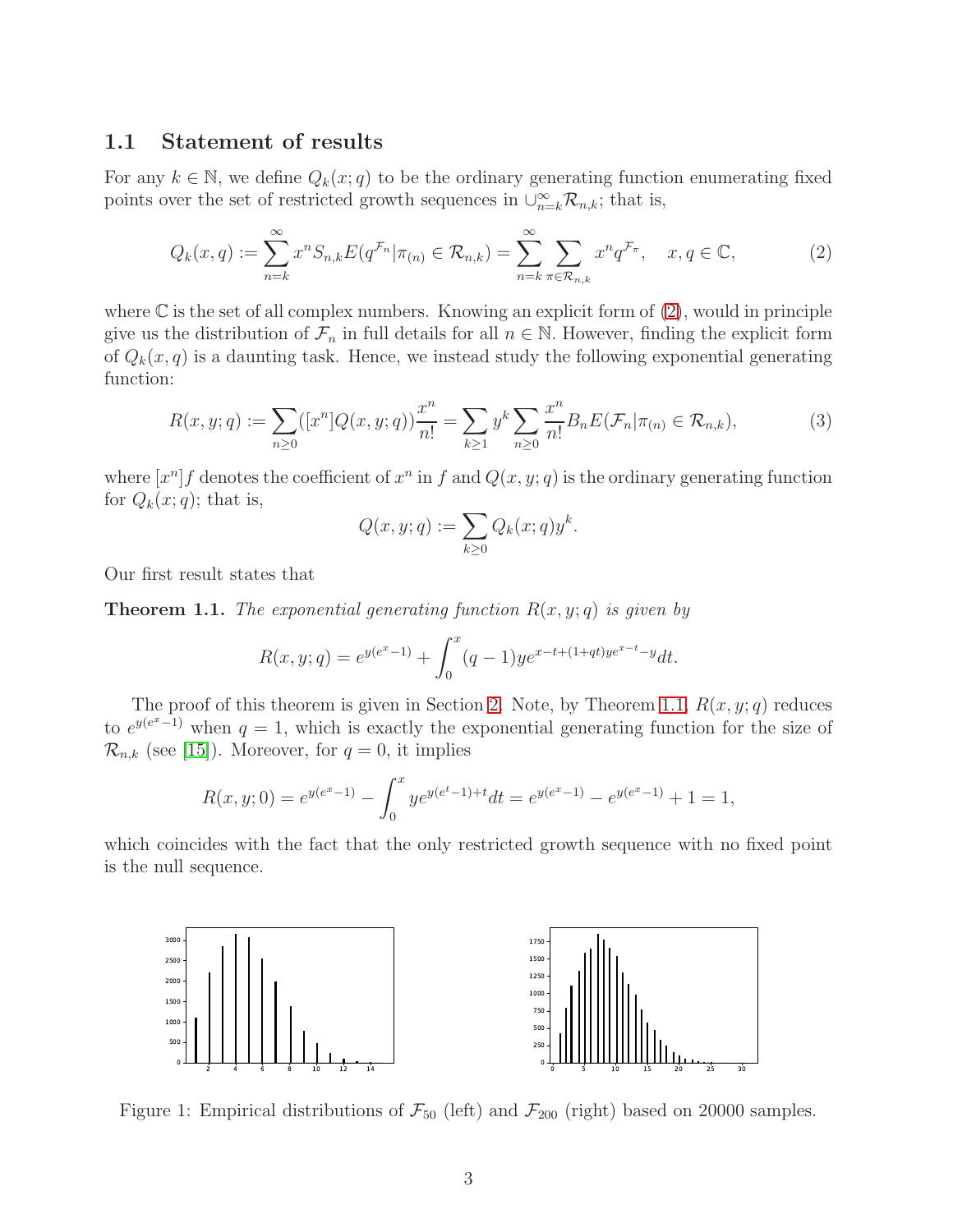Recall that  $\mathcal{R}_{n,0}$  is an empty set for  $n \geq 0$ . Let  $R_m(x, y)$  be the exponential generating function for the number of sequences in  $\mathcal{R}_{n,k}$  with exactly m fixed points; that is,

$$
R_m(x, y) := \sum_{n \geq 0} \sum_{k=0}^n \sum_{\substack{\pi \in \mathcal{R}_{n,k} \\ \mathcal{F}_{\pi} = m}} x^n y^k,
$$

with  $R_0(x, y) = 1$ . Then, Theorem [1.1](#page-2-2) implies that

Corollary 1.2. For all  $m \geq 1$ ,

$$
R_m(x,y) = \frac{1}{(m-1)!} \int_0^x y^m t^{m-1} e^{y(e^{x-t}-1) + m(x-t)} dt - \frac{1}{m!} \int_0^x y^{m+1} t^m e^{y(e^{x-t}-1) + (m+1)(x-t)} dt.
$$

Next, we study the exponential generating function  $T(x)$  for the total number of fixed points in  $\mathcal{R}_n$ ; that is

<span id="page-3-4"></span>
$$
T(x) := \frac{\partial}{\partial q} R(x, 1; q) \mid_{q=1},
$$
\n(4)

where by an inductive argument, provided in Section [2,](#page-4-0) we conclude that

<span id="page-3-3"></span>Corollary 1.3. The average number of fixed points over all the restricted growth sequences is

<span id="page-3-1"></span>
$$
E(\mathcal{F}_n) = \frac{1}{B_n} \frac{d^n}{dx^n} T(x) \mid_{x=0} = \frac{1}{B_n} \sum_{i=1}^n \left( \sum_{j=1}^i \sum_{\ell=j}^i \frac{(-1)^{\ell-i} \ell^{n-j}}{(\ell-j)! (i-\ell)!} \right).
$$
 (5)

Our final result, Theorem [1.4](#page-3-0) provides a closed form expression for the probability distribution of  $\mathcal{F}_n$  in terms of explicit polynomials of Bell numbers. We will use the following well-known extension of Dobinski's identity  $(1)$  to express the result. Recall that, for any integers  $n, t \geq 0$  we have:

<span id="page-3-5"></span>
$$
\Theta_n(t) := \frac{1}{e} \sum_{m=t}^{\infty} \frac{m^n}{(m-t)!} = \frac{1}{e} \sum_{k=0}^{\infty} \frac{(k+t)^n}{k!} = \frac{1}{e} \sum_{\ell=0}^n {n \choose \ell} t^{n-\ell} \sum_{k=0}^{\infty} \frac{k^{\ell}}{k!}
$$

$$
= \sum_{\ell=0}^n {n \choose \ell} t^{n-\ell} B_{\ell}, \tag{6}
$$

<span id="page-3-0"></span>where for the last equality we applied the original formula [\(1\)](#page-1-0). The theorem states **Theorem 1.4.** For  $n \in \mathbb{N}$ , we have

$$
P(\mathcal{F}_n = j) = \begin{cases} \frac{B_{n-1}}{B_n} & \text{if } j = 1\\ \frac{j\Theta_{n-j-1}(j)}{B_n} & \text{if } 1 < j < n\\ \frac{1}{B_n} & \text{if } j = n \end{cases}
$$

In particular, for  $n \geq 2$ , we have

<span id="page-3-2"></span>
$$
E(\mathcal{F}_n) = \frac{n + \sum_{j=1}^{n-1} j^2 \Theta_{n-j-1}(j)}{B_n}.
$$
 (7)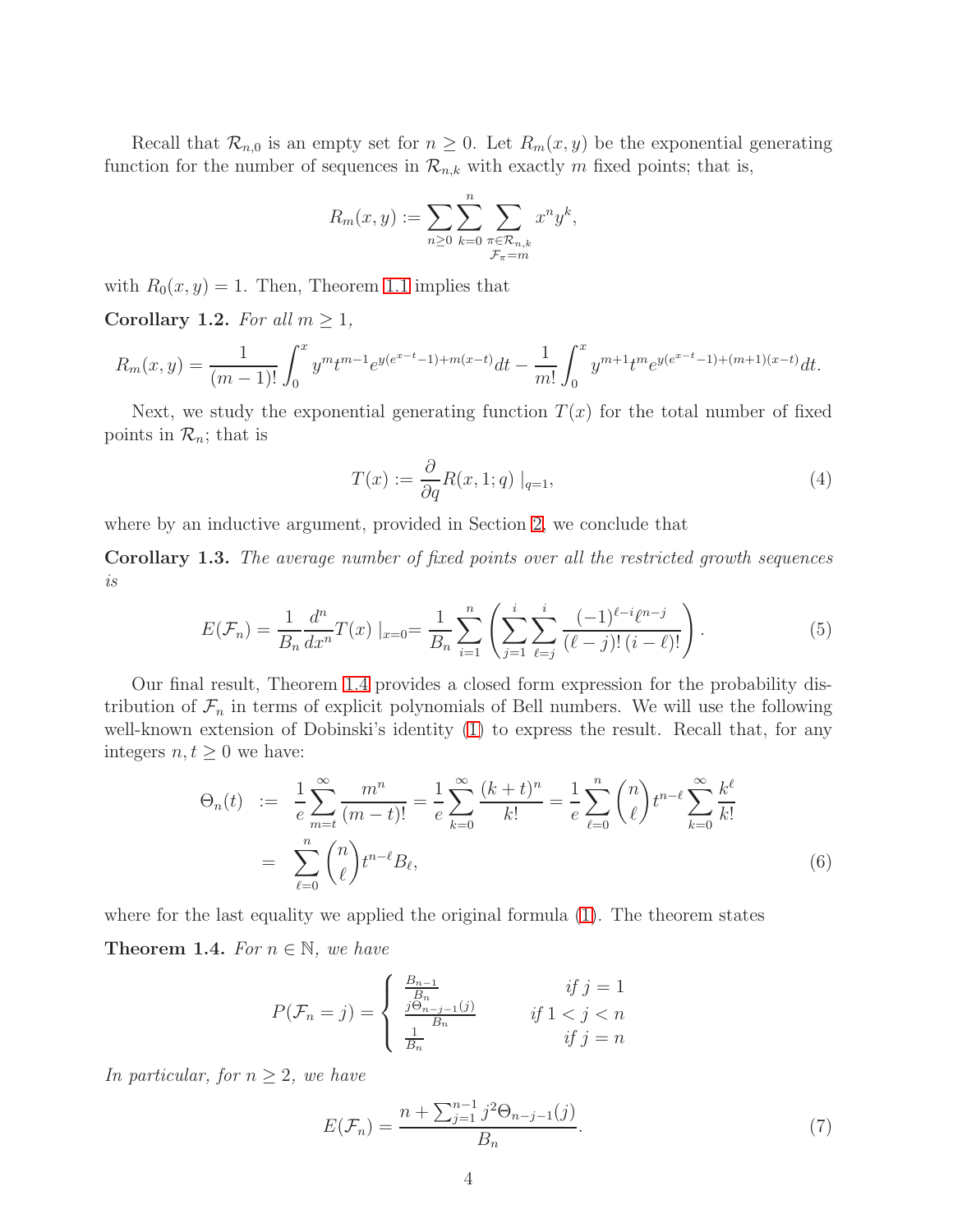The proof of Theorem [1.4](#page-3-0) is given in Section [3.](#page-6-0) It is based on the sampling method devised in [\[18\]](#page-8-17) and has been recently exploited for the enumeration of other complex quantities over  $\mathcal{R}_n$ . See for instance [\[17\]](#page-8-18) where the authors enumerate horizontal visibility graphs of sequences in  $\mathcal{R}_n$ . We remark that the  $j = 1$  and  $j = n$  cases are obvious; if  $\pi \in \mathcal{R}_n$  such that  $\mathcal{F}_{\pi} = 1$ , then it must be that  $\pi_2 = 1$  and clearly there are  $B_{n-1}$  choices for such words. Also, there is exactly one word  $\pi = 12 \cdots n \in \mathcal{R}_n$  for which  $\mathcal{F}_\pi = n$ . However, we include our brute-force probabilistic calculation in Section [3](#page-6-0) for the sake of completeness.

We make a final remark that from [\(5\)](#page-3-1) and [\(7\)](#page-3-2), we obtain the following identity for  $n \geq 2$ which may be of interest independently to the reader:

$$
\sum_{j=1}^{n-1} \sum_{\ell=0}^{n-j-1} {n-j-1 \choose \ell} j^{n-j+1-\ell} B_{\ell} = \sum_{i=1}^{n} \left( \sum_{j=1}^{i} \sum_{\ell=j}^{i} \frac{(-1)^{\ell-i} \ell^{n-j}}{(\ell-j)! (i-\ell)!} \right) - n.
$$

# <span id="page-4-0"></span>2 Proof of Theorems [1.1](#page-2-2) and Corollary [1.3](#page-3-3)

The proof is based on the observation that each restricted growth sequence  $\pi$  with maximal value k and  $\mathcal{F}_{\pi} = i$  fixed points falls into one of the following cases:

**Case**  $\mathcal{F}_{\pi} = i = k$ : Here  $\pi = 12 \cdots k \pi^{(k)}$ , where  $\pi^{(k)}$  is a word over alphabet [k].

**Case**  $\mathcal{F}_{\pi} = i < k$ : Here  $\pi = 12 \cdots i \pi^{(i)} (i+1) \pi^{(i+1)} \cdots k \pi^{(k)}$ , where  $\pi^{(j)}$  is a word over alphabet [j], for all  $j = i, i + 1, ..., k$ , and  $\pi^{(i)}$  is not the empty word.

By considering these cases we arrive at the following equation:

<span id="page-4-1"></span>
$$
Q_k(x;q) = \frac{x^k q^k}{1 - kx} + \sum_{i=1}^{k-1} \frac{ix^{k+1} q^i}{\prod_{j=i}^k (1 - jx)},
$$

which implies

$$
(1 - kx)Q_k(x;q) - xQ_{k-1}(x;q) = x^k q^{k-1}(q-1),
$$
\n(8)

with  $Q_0(x; q) = 1$  and  $Q_1(x; q) = \frac{xq}{1-x}$ .

By multiplying [\(8\)](#page-4-1) by  $y^k$  and summing over  $k \geq 2$ , we obtain

$$
Q(x, y; q) - 1 - \frac{xyq}{1-x}
$$
  
- 
$$
xy\frac{\partial}{\partial y}\left(Q(x, y; q) - 1 - \frac{xyq}{1-x}\right) - xy(Q(x, y; q) - 1) = \sum_{k \ge 2} x^k q^{k-1}(q-1)y^k,
$$

which leads to

<span id="page-4-2"></span>
$$
(1 - xy)Q(x, y; q) - xy\frac{\partial}{\partial y}Q(x, y; q) = \frac{1 - xy}{1 - xyq}.
$$
\n(9)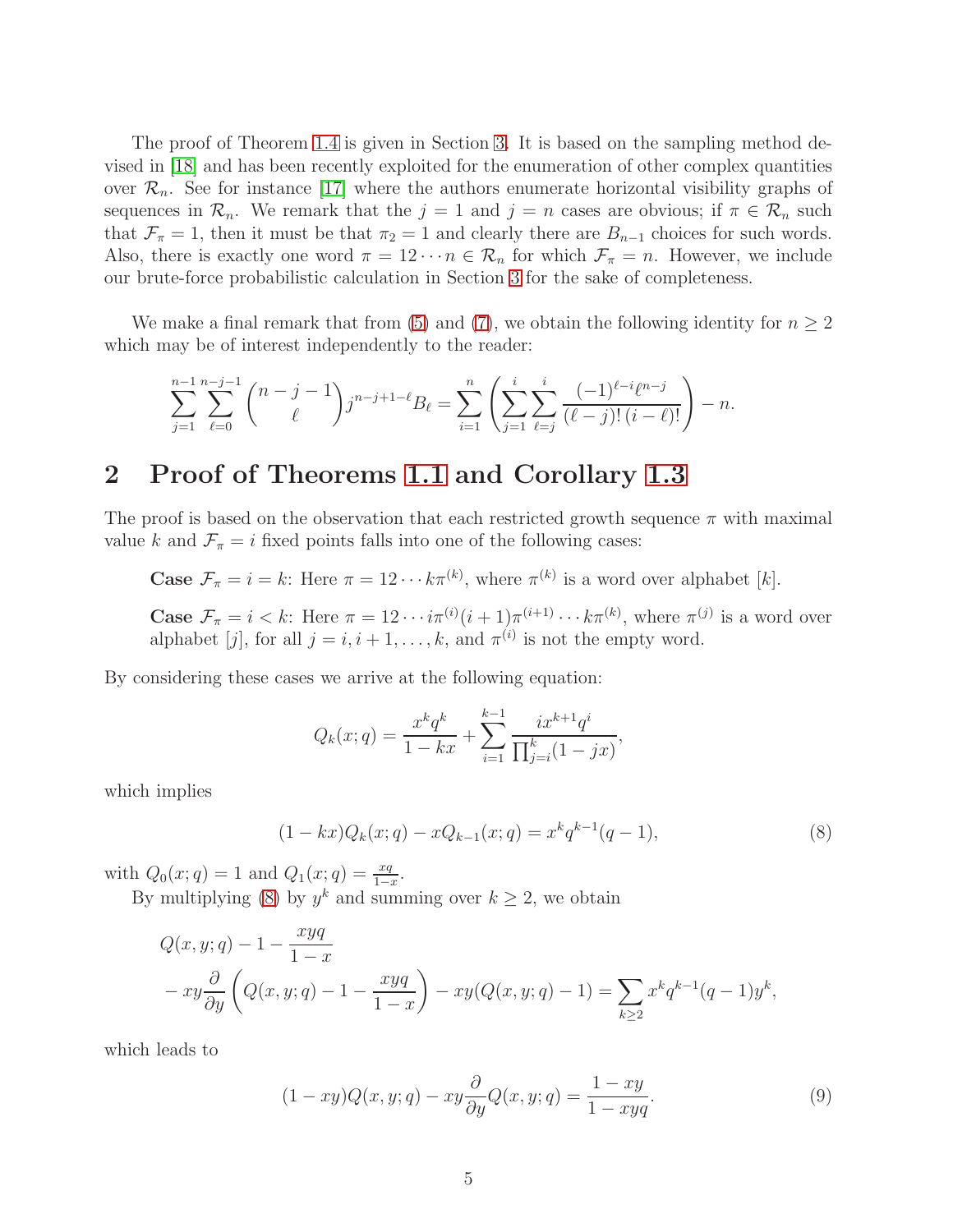Next, we translate [\(9\)](#page-4-2) in terms of exponential generating function  $R(x, y; q)$  defined by [\(3\)](#page-2-3) and write

$$
\frac{\partial}{\partial x}R(x, y; q) - yR(x, y; q) - y\frac{\partial}{\partial y}R(x, y; q) = y(q - 1)e^{xyq}.
$$

Solving this equation with the initial condition  $R(0, y; q) = R(x, 0; q) = 1$  completes the proof of Theorem [1.1.](#page-2-2)

Recall [\(4\)](#page-3-4). Theorem [1.1](#page-2-2) shows that  $T(x) = \int_0^x e^{(x-t)e^t + e^t + t-1} dt$ . By induction on m, we have

<span id="page-5-1"></span>
$$
\frac{d^m}{dx^m}T(x) = \sum_{i=1}^m a_{mi}e^{e^x + ix - 1} + \int_0^x e^{(x-t)e^t + e^t + (m+1)t - 1}dt,\tag{10}
$$

where  $a_{mi}$  are natural numbers satisfying the relations

$$
\begin{cases}\n a_{mm} = 1 + a_{(m-1)(m-1)}, \\
a_{mi} = a_{(m-1)(i-1)} + ia_{(m-1)i}, \quad i = 1, 2, \dots, m-1,\n\end{cases}
$$
\n(11)

with  $a_{11} = 1$ . Let  $a_i(x) = \sum_{m \geq i} a_{mi} x^m$ . Then, by [\(11\)](#page-5-0), we have

<span id="page-5-0"></span>
$$
a_i(x) = \sum_{j=1}^i \frac{x^i}{(1-jx)(1-(j+1)x)\cdots(1-ix)}.
$$

Note that, by a partial fraction decomposition, we have

$$
\frac{1}{(1-jx)(1-(j+1)x)\cdots(1-ix)} = \sum_{\ell=j}^{i} \frac{(-1)^{\ell-i} {i-j \choose \ell-j} \ell^{i-j}}{(i-j)!(1-\ell x)}.
$$

Hence,

$$
a_i(x) = \sum_{j=1}^i \sum_{\ell=j}^i \frac{(-1)^{\ell-i} {i-j \choose \ell-j} \ell^{i-j} x^i}{(i-j)!(1-\ell x)}.
$$

We inspect the coefficient of  $x^m$  in  $a_i(x)$  and derive

$$
a_{mi} = \sum_{j=1}^{i} \sum_{\ell=j}^{i} \frac{(-1)^{\ell-i} {i-j \choose \ell-j} \ell^{m-j}}{(i-j)!}.
$$

Therefore, [\(10\)](#page-5-1) yields

$$
\frac{d^m}{dx^m}T(x) = \sum_{i=1}^m \left( \sum_{j=1}^i \sum_{\ell=j}^i \frac{(-1)^{\ell-i} {i-j \choose \ell-j} \ell^{m-j}}{(i-j)!} \right) e^{e^x + ix - 1} + \int_0^x e^{(x-t)e^t + e^t + (m+1)t - 1} dt.
$$

Finally, setting  $x = 0$ , we complete the proof of Corollary [1.3.](#page-3-3)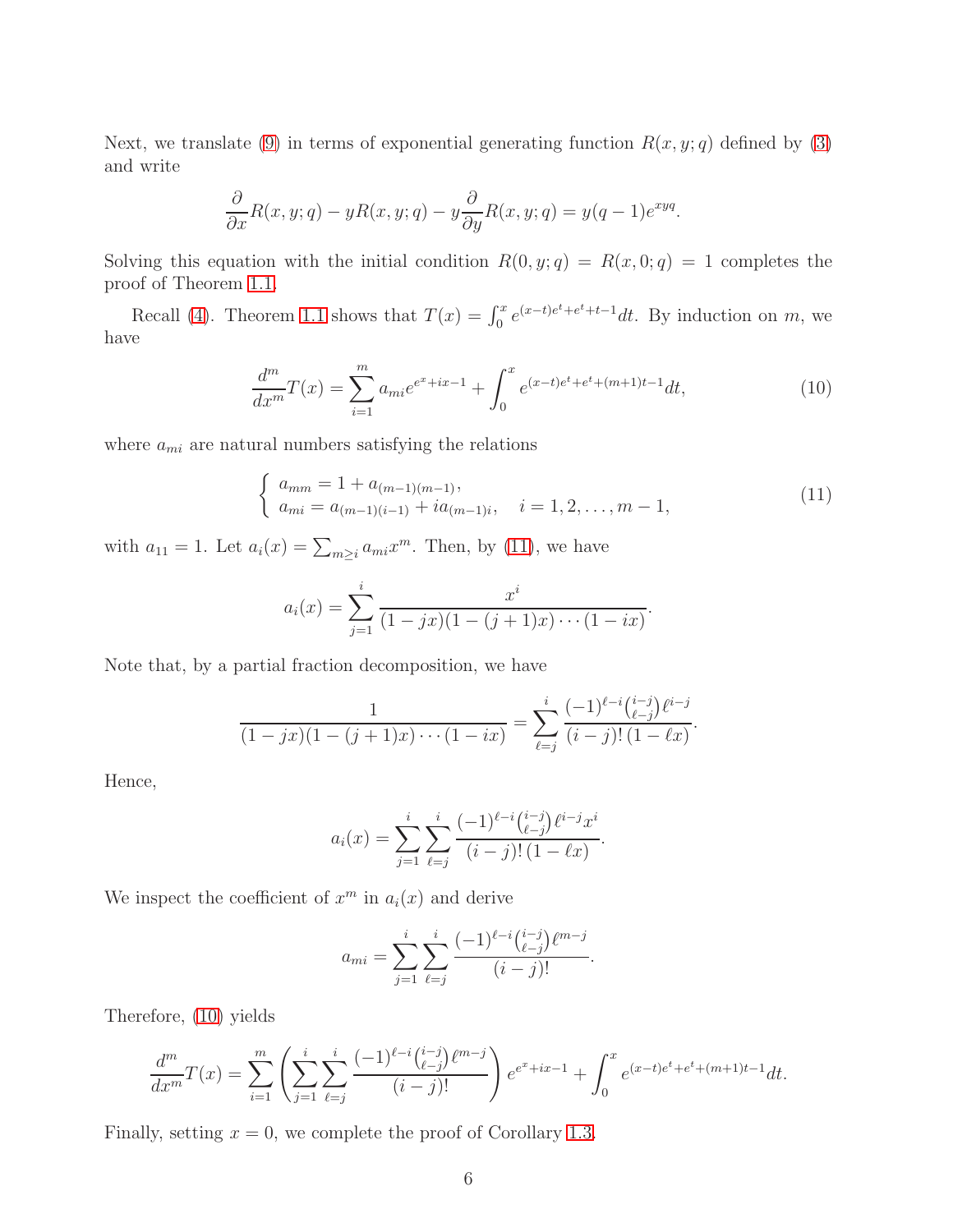## <span id="page-6-0"></span>3 Proof of Theorem [1.4](#page-3-0)

The proof relies on the use of a generator of a uniformly random set partition of  $[n]$  proposed by Stam [\[18\]](#page-8-17). We next describe Stam's algorithm for a given  $n$ .

1. For  $m \in \mathbb{N}$ , let  $\mu_n(m) = \frac{m^n}{m! \epsilon B_n}$ . Dobinski's formula [\(1\)](#page-1-0) shows that  $\mu_n(\cdot)$  is a probability distribution on N.

At time zero, choose a random  $M \in \mathbb{N}$  distributed according to  $\mu_n$ , and arrange M empty and unlabeled boxes.

2. Arranges *n* balls labeled by integers from the set [*n*].

At time  $i \in [n]$ , place the ball 'i' into one of the M boxes, chosen uniformly at random. Repeat until there are no balls remaining.

- 3. Label the boxes in the order that they cease to be empty. Once a box is labeled, the label does not change.
- 4. Form a set partition  $\pi$  of  $[n]$  with i in the k-th block if and only if ball 'i'' is in the  $k$ -th box.

Let  $N_i$  be the random number of nonempty boxes right after placing the *i*-th ball and  $X_i$  be the label of the box where the  $i$ -th ball was placed. Notice that if the  $i$ -th ball is dropped in an empty box, then  $X_i = N_{i-1} + 1$  and  $N_i = N_{i-1} + 1$ . Otherwise, if the box was occupied previously,  $X_i = X_j$  where  $j < i$  is the first ball that was dropped in that box and  $N_i = N_{i-1}$ . Then,  $X := X_1 \cdots X_n$  is the random set partition of [n] produced by the algorithm.

We denote by  $P_m(\cdot)$  the conditional probability distribution  $P(\cdot | M = m)$ . Clearly  $N_1 = 1, N_i \leq i$ , and

$$
P_m(N_{i+1} = t + 1 | N_i = t) = \frac{m-t}{m}
$$
 and  $P_m(N_{i+1} = t | N_i = t) = \frac{t}{m}$ .

Let  $\alpha_{i,t}(m) := P_m(N_i = t)$ . Then, taking into account that

$$
P_m(N_i = t) = P_m(N_i = t, N_{i-1} = t - 1) + P_m(N_i = t, N_{i-1} = t),
$$

we obtain:

$$
\alpha_{i,t}(m) = \begin{cases} \frac{t}{m} \alpha_{i-1,t}(m) + \frac{m-t+1}{m} \alpha_{i-1,t-1}(m) & \text{if } 2 \le t \le m \text{ and } t \le i \\ 0 & \text{if } t > i \text{ or } t > m \\ \frac{1}{m^{i-1}} & \text{if } t = 1 \text{ and } 1 \le i. \end{cases}
$$

Recall that one can define the sequence of Stirling numbers of the second kind as the solution to the recursion

<span id="page-6-1"></span>
$$
S_{n,k} = kS_{n-1,k} + S_{n-1,k-1}, \qquad n, k \in \mathbb{N}, k \le n.
$$
 (12)

A comparison with [\(12\)](#page-6-1) reveals that for  $t \leq m$ ,

$$
P_m(N_i = t) = \frac{S_{i,t}}{m^i} \frac{m!}{(m-t)!}.
$$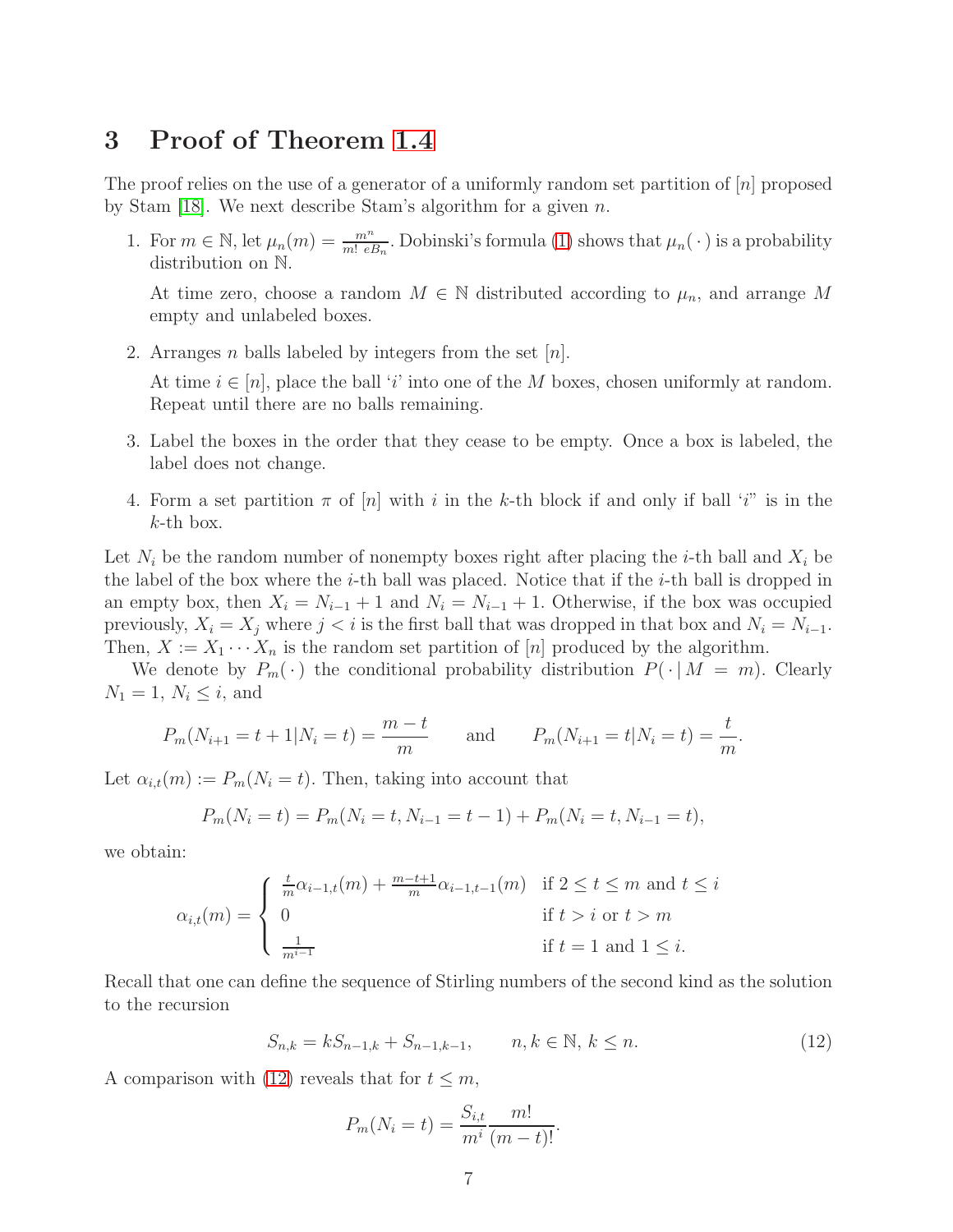In addition,

$$
P_m(X_{i+1} = \ell | N_i = t) = \begin{cases} \frac{1}{m} & \text{if } \ell \le t \\ \frac{m-t}{m} & \ell = t+1 \\ 0 & \text{otherwise.} \end{cases}
$$

Notice that some of the boxes may remain empty at the end of the algorithm's run.

In order to obtain the probability distribution of  $\mathcal{F}_n$ , we make a simple observation that  $\mathcal{F}_n$  has the same distribution as that of the random variable  $1 \leq \mathcal{J} \leq n$  defined as

$$
\mathcal{J} := \min\Big(n, \max\{j | X_1 < \cdots < X_j\}\Big) = \min\Big(n, \max\{j | N_j = j\}\Big).
$$

We will consider three cases;

**Case**  $j = 1$ : By the observation above

<span id="page-7-0"></span>
$$
P(\mathcal{F}_n = j) = E\Big(P_M(N_2 = 1 | N_1 = 1) P_m(N_1 = 1)\Big) = E\left(\frac{1}{M}\right)
$$
  
= 
$$
\sum_{m=1}^{\infty} \frac{m^{n-1}}{m! e B_n} = \frac{B_{n-1}}{B_n}.
$$
 (13)

**Case**  $2 \leq j \leq n$ : We consider two possibilities such that either (i)  $m \leq j$ , where

$$
P_m(N_j = j, N_{j+1} = j) = 0,
$$

or (ii)  $2 \leq j \leq m$ , where

$$
P_m(N_j = j, N_{j+1} = j) = P_m(N_{j+1} = j | N_j = j) \prod_{s=1}^{j-1} P_m(N_{s+1} = s+1 | N_s = s)
$$

$$
= \frac{j}{m} \prod_{s=1}^{j-1} \frac{m-s}{m}.
$$

Thus, for  $2 \leq j \leq n$ , our observation implies

<span id="page-7-1"></span>
$$
P(\mathcal{F}_n = j) = \sum_{m=j}^{\infty} \frac{m^n}{m! \ eB_n} \frac{j}{m} \prod_{s=1}^{j-1} \frac{m-s}{m} = \frac{j}{eB_n} \sum_{m=j}^{\infty} \frac{m^{n-j-1}}{(m-j)!} = \frac{j\Theta_{n-j-1}(j)}{B_n},
$$
(14)

where we used [\(6\)](#page-3-5) for the last equality.

**Case**  $j = n$ : We again investigate two possibilities such that either  $m < n$  or  $m \ge n$ . Similar to the previous case, the latter is the only one contributing to the sum. Hence,

<span id="page-7-2"></span>
$$
P(\mathcal{F}_n = n) = E(P_M(N_n = n)) = \sum_{m=n}^{\infty} \frac{1}{(m-n)! \ e B_n} = \frac{1}{B_n}.
$$
 (15)

Finally, equations  $(13)$ ,  $(14)$ , and  $(15)$  yield  $(7)$ .